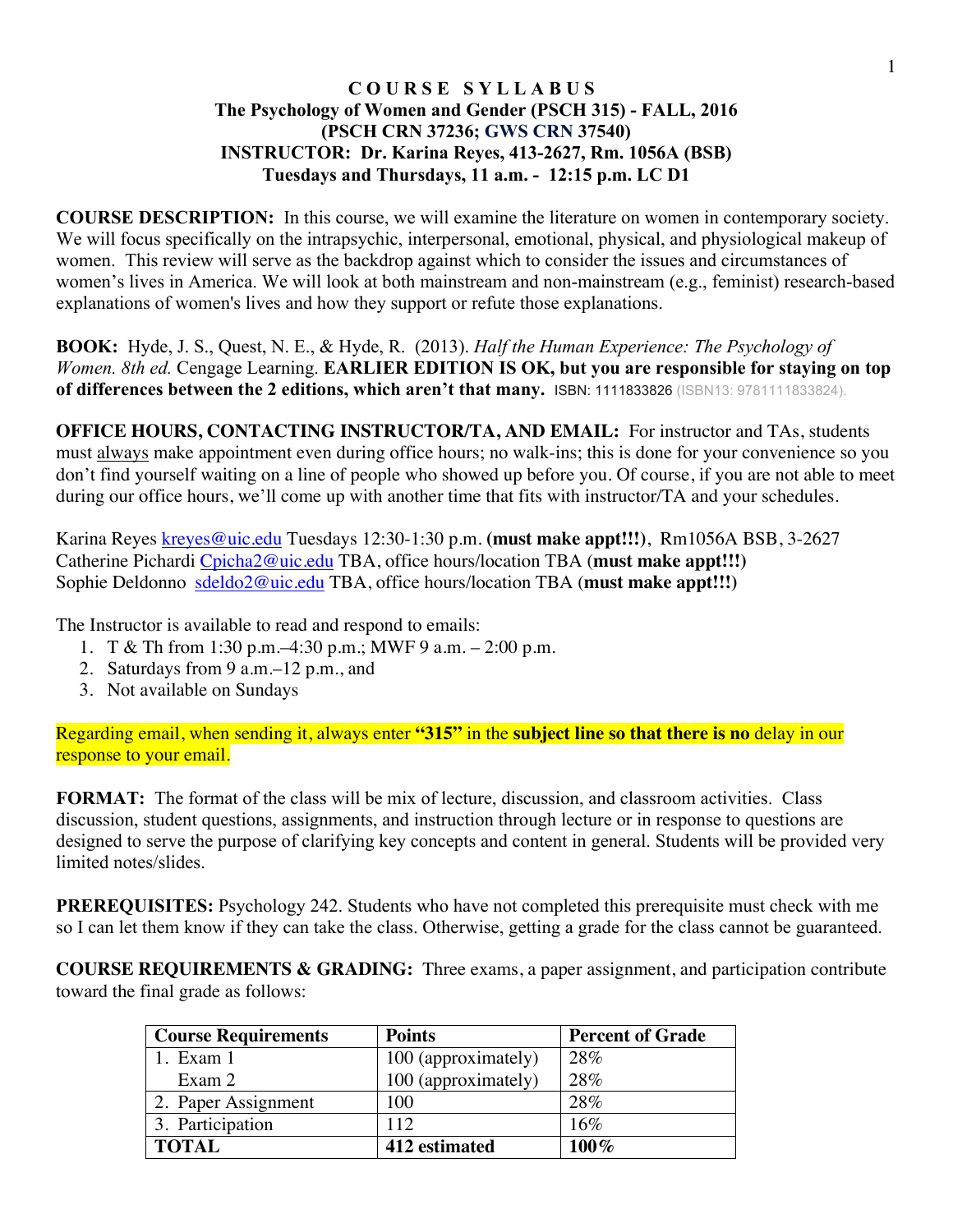- *1. Exams (100 estimated points per exam; 200 estimated point total):* There will be 2 total noncumulative exams, with points for each possibly varying depending on how much content we are able to cover by the time of each exam. Exam 1 will include syllabus questions. Regarding exams:
	- a. Exams will consist of close-ended questions, for example, multiple choice, true/false, and matching
	- b. Exam content will be based on readings **and** lecture material, some of which may not be in book;
	- c. Exams will **NOT** be available for make-up unless there has been some catastrophe (e.g., serious illness/ death in family) that can be documented (e.g., doctor note, copy of a death certificate). In such a case, Dr. Reyes must be contacted **before the exam, on the day of the exam, or no more than 1 day (24 hours) after the exam**. Persons who do not contact Dr. Reyes in this time frame will not be allowed to make up the missed exam.
	- d. Cell phone use (e.g., ringing/talking/texting) during an exam or class in general= minus 10 points, but minus 20 points for any of this if it occurs when a speaker is present.
- *2. Participation (112 points).* Participation is a requirement. The "Packback Answers" platform will be used as the vehicle for satisfying this requirement. The platform is a tool for online discussion about class topics. For your participation grade you will be required to contribute questions and answers to the Packback community, which, for our purposes, will consist of students enrolled in the course. Hopefully you will appreciate this as an opportunity that goes beyond just using it because it is a class requirement. Use the Abnormal Psychology Packback Community to ask questions about things that aren't clear, help others (answer questions), or simply as a place *to be curious* and talk about what has made you think or excite you about class. It's a chance to take class knowledge and turn it into real-world knowledge.

Eight points per the  $2<sup>nd</sup>$  through 15<sup>th</sup> weeks of the semester count toward class participation. In order to receive these points, each week you must contribute two questions (2 points each=4) and provide two answers (2 points each=4) to questions posted on Packback. Each week is treated as an assignment. You are always welcome to ask more questions and provide more answers but you can't do this for extra credit or to make up for points you missed in previous weeks. Once a week has passed, you cannot earn points for that week anymore. The questions you post must be **relevant to the subject matter and MUST BE QUESTIONS**. You can comment and add a question to your comment, but it must be a question. Questions and answers will be assessed weekly for their relevance and adequacy. That is, your contributions must be meaningful. You will be given feedback when your question or answer is not meeting the standard for questions and answers. In the case where questions/answers are not satisfactory, you won't get credit. The **deadline** for weekly questions/answers is **Sunday at 11:59 PM,** beginning week 2 and through the last possible day, Wednesday, November 30<sup>th</sup>, 2016.

## **To start posting on Packback Questions:**

- 1. Navigate to Packback.co/Questions and click "Register as a new student" Note: 1) The cost of registration and use of Packback is \$18. But if you already have an account on Packback Books (the rental site) you can log in with your login credentials.
- 2. Make sure to register with your SCHOOL email address and real first name and last name, or else I won't be able to grade your participation and you won't receive participation points.
- 3. Enter our class community's access code into the "Join a new Community" module on your dashboard. Our PSCH 315 Community Access Code is: **320D2D91-F2A8-4DFD-D421- 7AA6F8E6E89B**.
- 4. Follow the instructions on your screen to finish registration, and then click into our class "Curiosity Community." Make your first post by clicking the gold "Ask a Question" button.

For a brief introduction to Packback Questions and why we are using it in class, watch this video: vimeo.com/packback/Welcome-to-Packback-Questions. **Also you can get Packback Questions FREE when you rent your eTextbook for class on Packback Books.**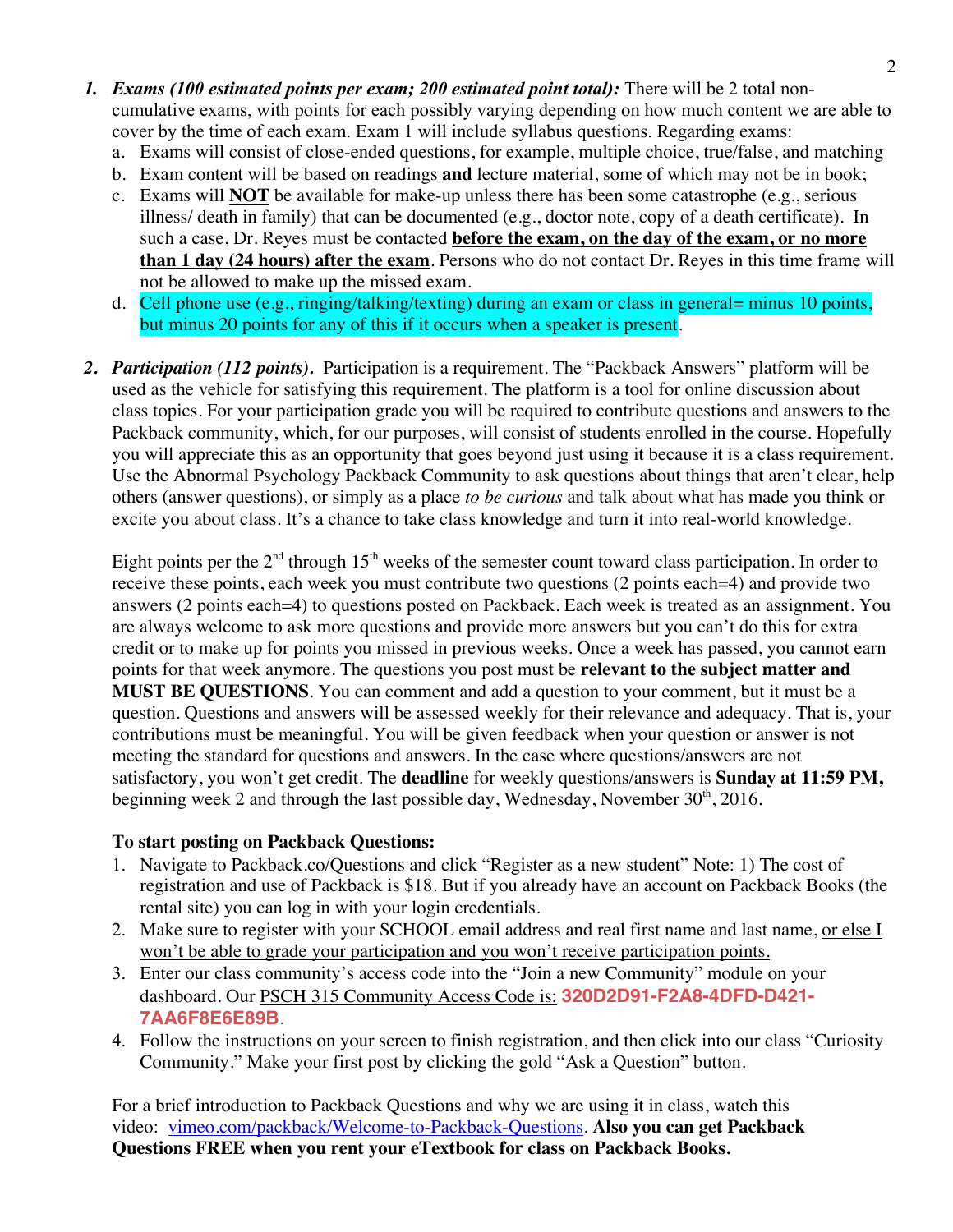If you have any questions about Packback or registration issues, email Packback's student success team at holla@packbackbooks.com *(not your professor!!!)* to get them answered within 24 hours.

*3. Paper Assignment (100 points) (Specifics about paper below):* The details and format of the assignment will be discussed in class in the  $1<sup>st</sup>$  week. This assignment is a 7-8 page paper on one of the topics listed in the table below. A grading rubric for the specific sections of the paper is provided at the end of this syllabus so that students can know what is expected. Students must attach this grading rubric at the end of their paper. The paper is due electronically on SafeAssignment no later than **5 minutes before class** as indicated on the **PSYCHOLOGY 315 TOPIC SCHEDULE**. Safe Assignment submissions not received by the due date will lose 10 minutes per day late beginning one minute after the day and time due as indicated on the **PSYCHOLOGY 315 TOPIC SCHEDULE** below. Please, please, please be careful when submitting your assignment. You do not want to submit the wrong copy because that is the copy that will be graded.

The assignment involves developing a proposal, in which you describe a study that you would do as if you were actually going to carry it out. You will not actually be carrying it out! For your paper, you will choose one of the two topics below.

| <b>Activity</b>                                                                                                                                   | Page in book with example of<br>a study for the given topic |
|---------------------------------------------------------------------------------------------------------------------------------------------------|-------------------------------------------------------------|
| <b>Beliefs about gender differences.</b> These are examples of the                                                                                | Page 84 (new edition)                                       |
| kinds of research questions you might ask in your paper.                                                                                          |                                                             |
| 1. Do males and females believe that boys and girls are<br>different in math ability?                                                             | <b>OR</b>                                                   |
| 2. Do males and females believe that boys and girls are<br>different academically?                                                                | Page 116 (old edition)                                      |
| 3. Do males and females believe that adolescent boys and<br>girls are different inYOU PICK YOUR OWN IDEA<br>BUT BE SURE TO CLEAR IT WITH US FIRST |                                                             |
| <b>Gender differences in sexuality.</b> These are examples of the                                                                                 | Page 265 (new edition)                                      |
| kinds of research questions you might ask in your paper.                                                                                          |                                                             |
| 1. Do males and females have different perspectives about<br>premarital sex?                                                                      | <b>OR</b>                                                   |
| 2. Do males and females have different perspectives about<br>sexual practices (e.g., sexual intercourse, oral sex)?                               | Page 354 (old edition)                                      |
| 3. Do males and females have different perspectives about<br>other than heterosexual behavior (e.g., homosexuality<br>OR bisexuality)?            |                                                             |

a. Beliefs About Gender Differences, that is, what males and females believe about how different males and females are on skills or behavior: For your paper, you might choose to focus only on whether males and females believe, for example, that boys have a stronger math ability than girls. You would then review the literature to see what research studies say about whether males and females differ in what they believe about boys' and girls' math ability. Let's say that the literature says that males believe that boys are better at math than girls, but that females believe they is no difference in ability. Maybe the literature also found this to be the case for a white population but that for other minority groups, findings were inconsistent. From reading the different studies on minority groups' beliefs about gender differences in math ability you might find out that the inconsistency in findings might be a result of the fact that different age groups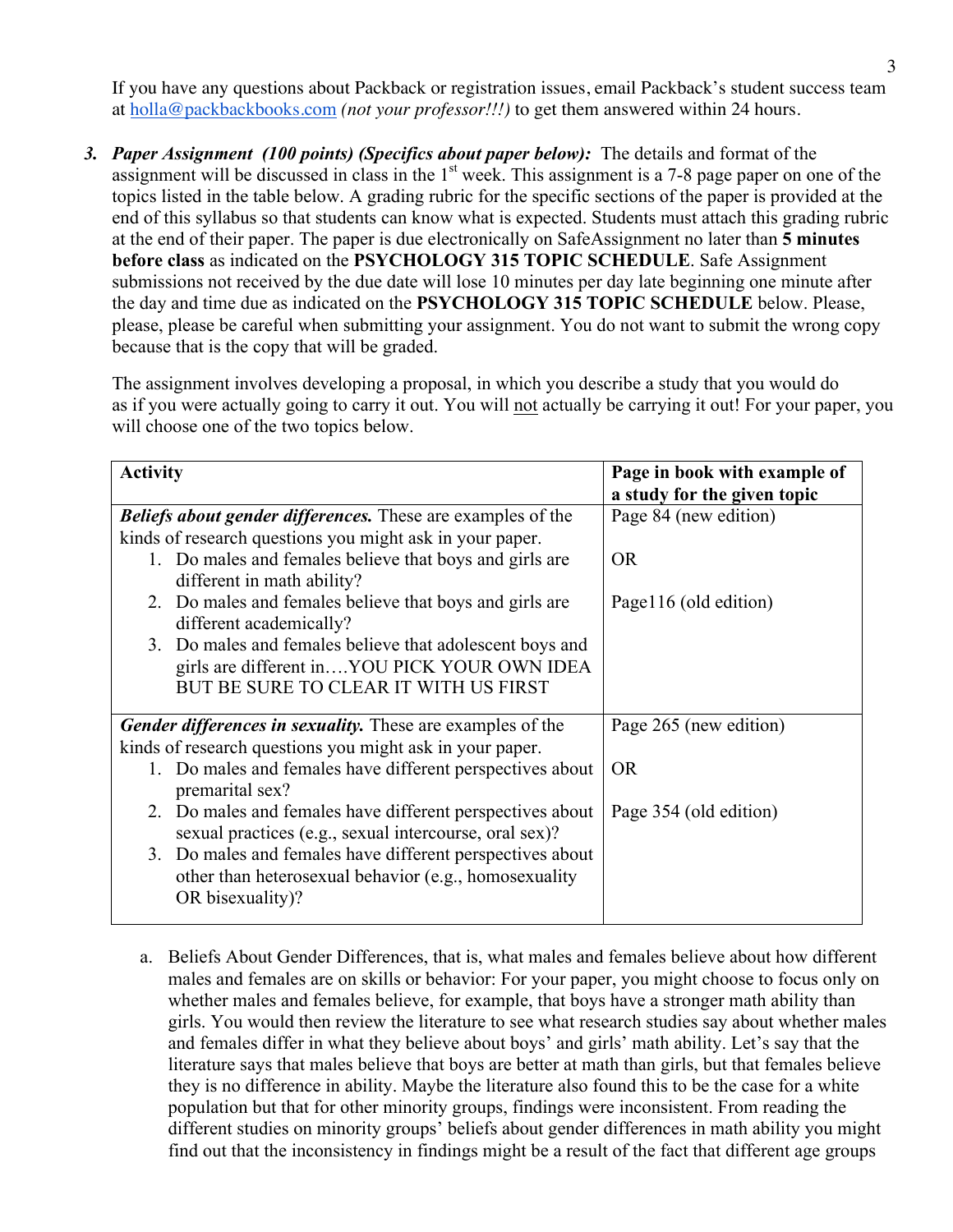were used in the different studies. Based on this, you might propose a study to test whether male and female beliefs about gender differences in math ability are different for different minority groups and you might use only one age group. Your paper would be about how you would study this. That is, you would have to design a study to test your idea. But, again, you wouldn't be carrying it out. You would predict (hypotheses) about how your hypothetical study would turn out differently. The table above shows the page in the book on which you could find an example of a study based on this topic.

b. Gender Differences in Sexuality, that is, whether males and females are different in their attitudes about sexuality. Once again, you would have to review the literature on males' and females' attitudes about sexuality. Maybe your literature review shows that gender differences on sexual attitudes vary by age, showing that there are no gender differences in attitudes for younger people but that there are for older participants. You might thus propose a study in which you examine gender differences in attitudes about sexual behavior for different age groups. Again, as with example above, you would also propose a hypothesis. The table above shows the page in the book on which you could find an example of a study based on this topic.

Your 7-8 page paper will include all of the following parts:

- 1) Title Page
- 2) Abstract
- 3) Introduction
- 4) Method
- 5) References

You must use APA style in writing the paper. Here is a website for APA formatting, including for references: https://owl.english.purdue.edu/owl/resource/560/01/. Students are welcome to see the instructor and/or TA(s) for guidance on how to prepare their assignment. A breakdown of the parts of the paper, approximate page length of each section, and the points per section follow below.

### *Parts 1 & 2 (15 pts)*

#### *Title Page (1 page, 5 pts) and Abstract (1 page, 10 pts) These pages count toward your page requirement*

### **From Grading rubric breakdown of points for abstract:**

*2 points for formatting* (i.e., does your formatting follow the sample paper on the Purdue Owl website EXACTLY)

*4 points for clarity* (i.e., would someone who didn't know anything about psych 315 understand what you mean?)

*4 points for completeness* (i.e., did you cover the main ideas from your introduction and methods, including your hypothesis with some justification/support for this hypothesis?)

#### *Part 3 (45 points) Introduction (Approx. length of Part 3: 3-4 pages) At least 4 references for this section.*

Once you have chosen your topic, you will conduct a literature review (of actual studies!) on the topic that your activity is about. A literature review is where you examine research that has been done on the topic and you discuss what it says. The example I gave above involving the "Beliefs" activity is an example of a literature review.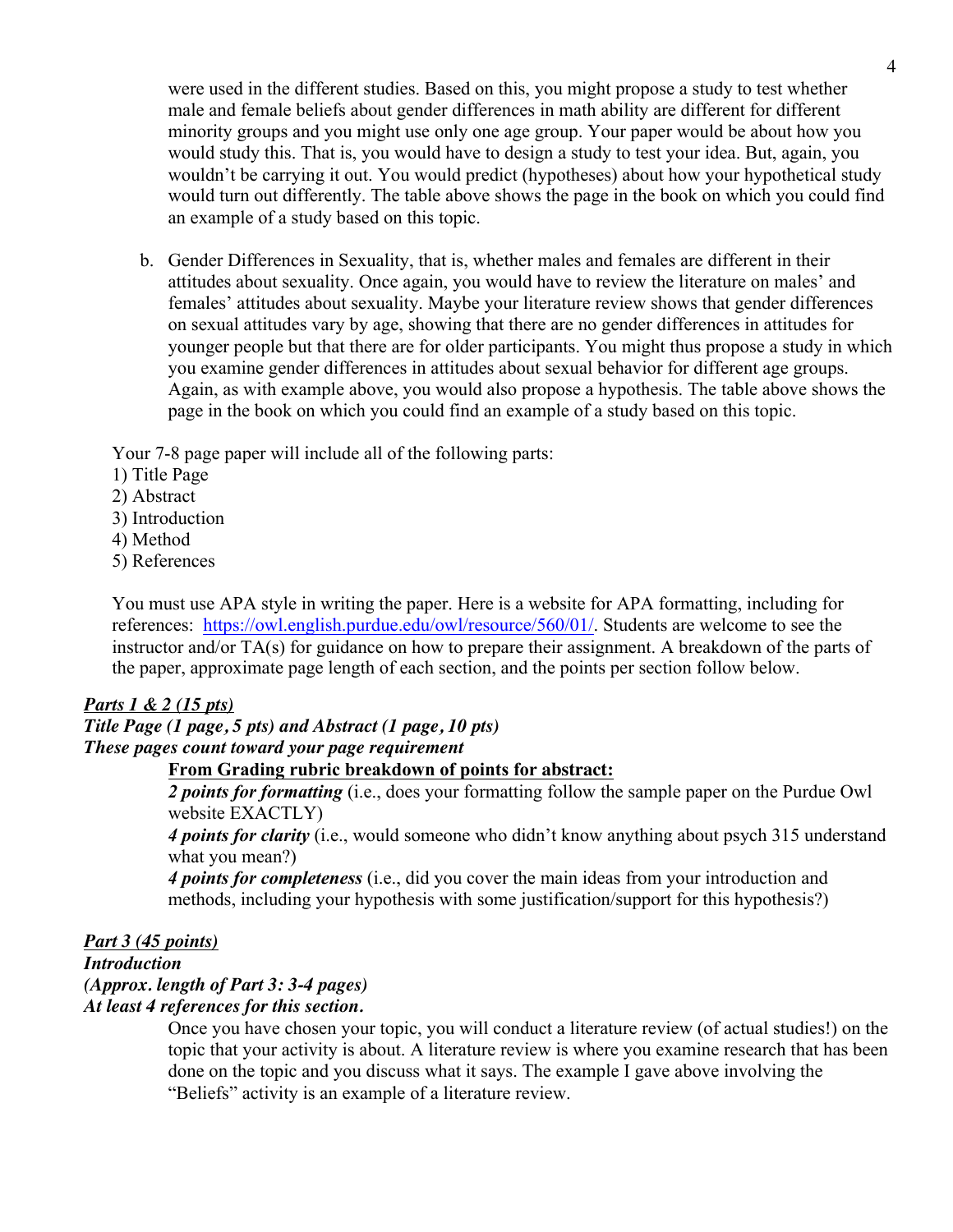## **From Grading rubric breakdown of points for this section:**

# *10 pts for five correct citations (i.e., you cited everything requiring citing using APA format)*

## *15 points for clarity*

Ask yourself:

- 1. Would someone who didn't know anything about psych 315 understand what you mean?
- 2. Do all your sentences make sense when you read them aloud?
- 3. Am I explaining myself so that it shows that I understand the concepts I am talking about?

## *15 points for completeness*

Ask yourself:

- 1. Am I explaining what happened in every study I discuss in my paper (including what their methods were and exactly what they found)?
- 2. Do I have a sound argument about why it would be important/interesting to run this study?
- 3. Do I have a specific hypothesis ("I hypothesize that elementary school boys will have significantly higher scores on the math achievement test than elementary school girls?
- 4. Is this hypothesis supported with evidence from the literature?

# *5 points for organization/formatting*

Ask yourself:

- 1. Does my paper look like the sample paper on the Purdue Owl website?
- 2. Do my paragraphs "hang together" in that each paragraph introduces new information that covers one main coherent point?

# *Part 4 (35 pts)*

*Method*

# *(Approx. length of Part 4: 2 pages)*

# *Minimum of 1 reference for measure(s).*

In this section, you will describe specifically how you would conduct your hypothetical study. It will be based on what you learn in your Introduction. You have to include these subsections as:

- a. participants: describe who they would be (e.g., 75 college females from Asian backgrounds),
- b. procedures: describe exactly how you would conduct the study (e.g., "participants will be recruited at…They will complete two questionnaires during school hours…"); and,
- c. measures: describe what data you will collect (e.g., a 20-item Self-Esteem questionnaire that uses a 5=point response scale from 1=strongly disagree to 5=strongly agree, and an interview); you must also include some sample items from your measure but not all).

## **From Grading rubric breakdown of points for this section:**

# *15 points for clarity*

Ask yourself:

1. Would someone who didn't know anything about psych 315 understand what I mean? Do all my sentences make sense when you read them aloud? Am I explaining all the words I am using so readers know that I understand the concepts I am talking about?

# *15 points for completeness*

Ask yourself:

- 1. Am I covering all the subheadings with a lot of detail (participants, measures, procedure)
- 2. Am I explaining every step of the experiment I am proposing?

# *5 points for organization/formatting*

Ask yourself:

1. Do my paragraphs "hang together" in that each paragraph introduces new information that covers one main coherent point?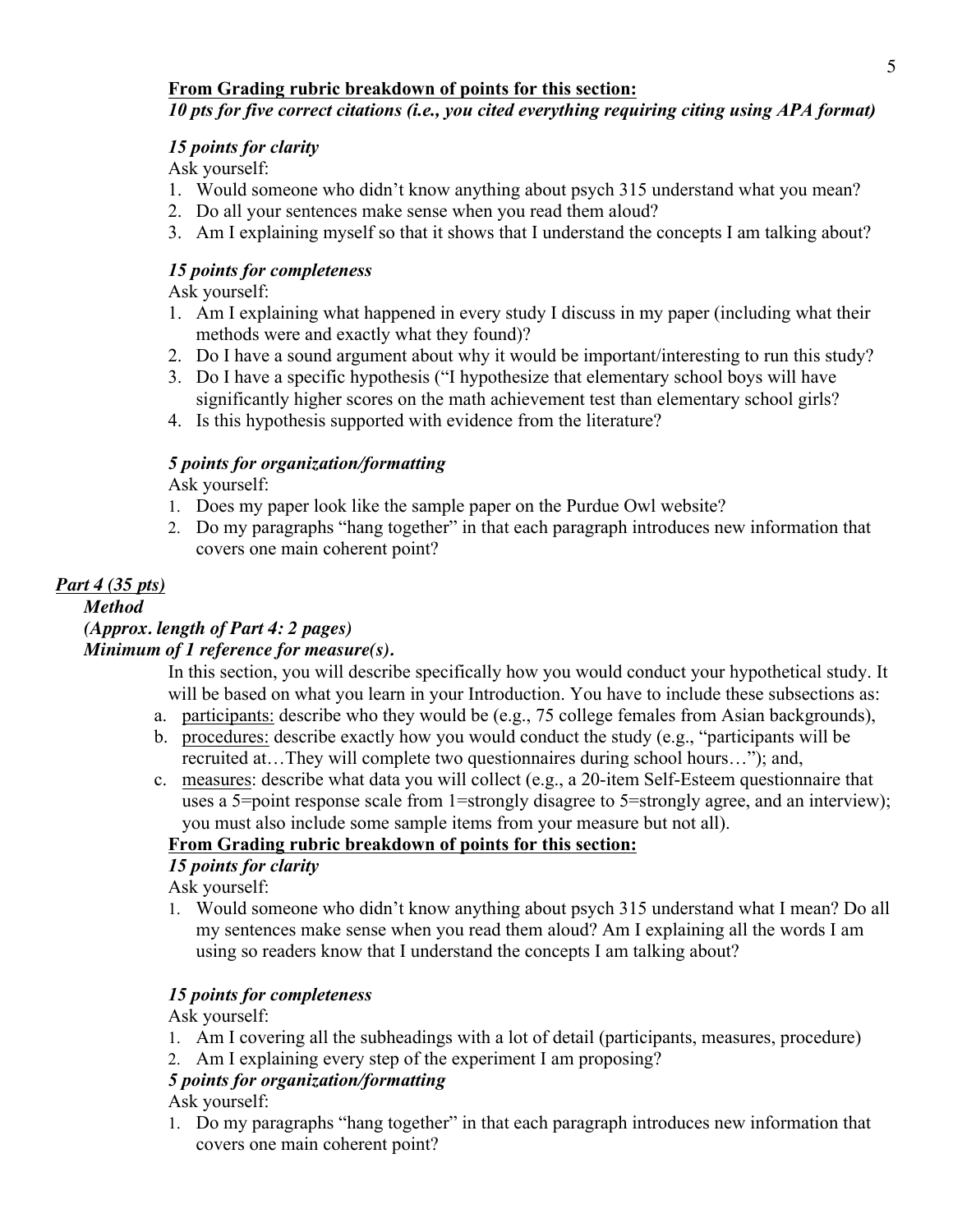*Part 5 (5 pts., see grading rubric for explanation)* 

6

*Reference Page (Approx. length of Part 5: 1 or more pages depending on number of references, but at least the 5 required references but you could have more)*

### *Part 6*

*Additional Grading: There is nothing you have to do for this section. In this section penalties are assigned for not meeting the technical requirements of the paper, for example, page length and being late. See grading rubric under assignments tab on Blackboard for specifics.*

### **PAPER ASSIGNMENT CHECKLIST (***SO* **IMPORTANT; IF YOU CHALLENGE YOUR PAPER GRADE, VERY LIKELY IT WILL BE FOR NOT DOING SOMETHING ON THIS LIST. SO CHECK IT OUT!)**

- a. \_\_\_\_\_\_\_Must be submitted only in electronic form through Safe Assignment, a plagiarism detection system (see Blackboard, under "Assignments"). Safe Assignment searches to see if any parts of your work were copied from other sources and creates a record of exactly when your work was submitted. While it is a good tool, it is not foolproof. If you run into trouble getting something to upload into Safe Assignment, immediately send it as an attachment to your TAs and to me. That proves that you had it completed on time. After you have done that, arrange to get help from your TAs to get the work accepted through Safe Assignment. Please note that the re-use of papers or parts of papers that a student has completed in other classes will not be accepted for this class. The content from these previous works will not be graded as part of the assignment for this course. That is, if 6 paragraphs are used in the current assignment that the student used in a paper from a previous class, these will not be considered in grading the current assignment.
- b. \_\_\_\_\_\_\_Is due via SafeAssignment on the date indicated on the Class Schedule. Submissions not received by the due date will lose 10 points per day late beginning one minute after the day/time due. Please be careful when submitting your assignment. Do not submit the wrong copy.
- c. As with exam make-ups, only some catastrophic event will exempt a student from these rules. Printer breakdowns, for example, do not count as catastrophic given that advanced planning can prevent such things. The reason (e.g., serious illness, car accident, death of a family member) and proof (e.g., physician's note, police report) for lateness must be furnished immediately upon realizing that you won't be able to turn your paper in on time.
- d. \_\_\_\_\_\_\_Must be written in APA style; You must use APA style in writing the paper. Here's a website for APA formatting: https://owl.english.purdue.edu/owl/resource/560/01/
- e. Margins: 1 inch at top, 1 inch at bottom, 1 inch on right, 1 inch on left.
- f. \_\_\_\_\_\_\_Must use psychological, medical, education, and/or health journals as references; **NOT** books, magazines, Wikipedia, or any electronic references. This link is to a 3-minute video that describes popular vs. scholarly sources: http://www.library.vanderbilt.edu/peabody/tutorials/scholarlyfree/.
- g. \_\_\_\_\_\_\_Must cite all sources using APA style. Here are a couple of links on how to correctly cite sources: http://www.lib.berkeley.edu/instruct/guides/apastyle.pdf; https://owl.english.purdue.edu/owl/resource/560/01/ and here is a website about reference formatting, see: https://owl.english.purdue.edu/owl/resource/560/06/.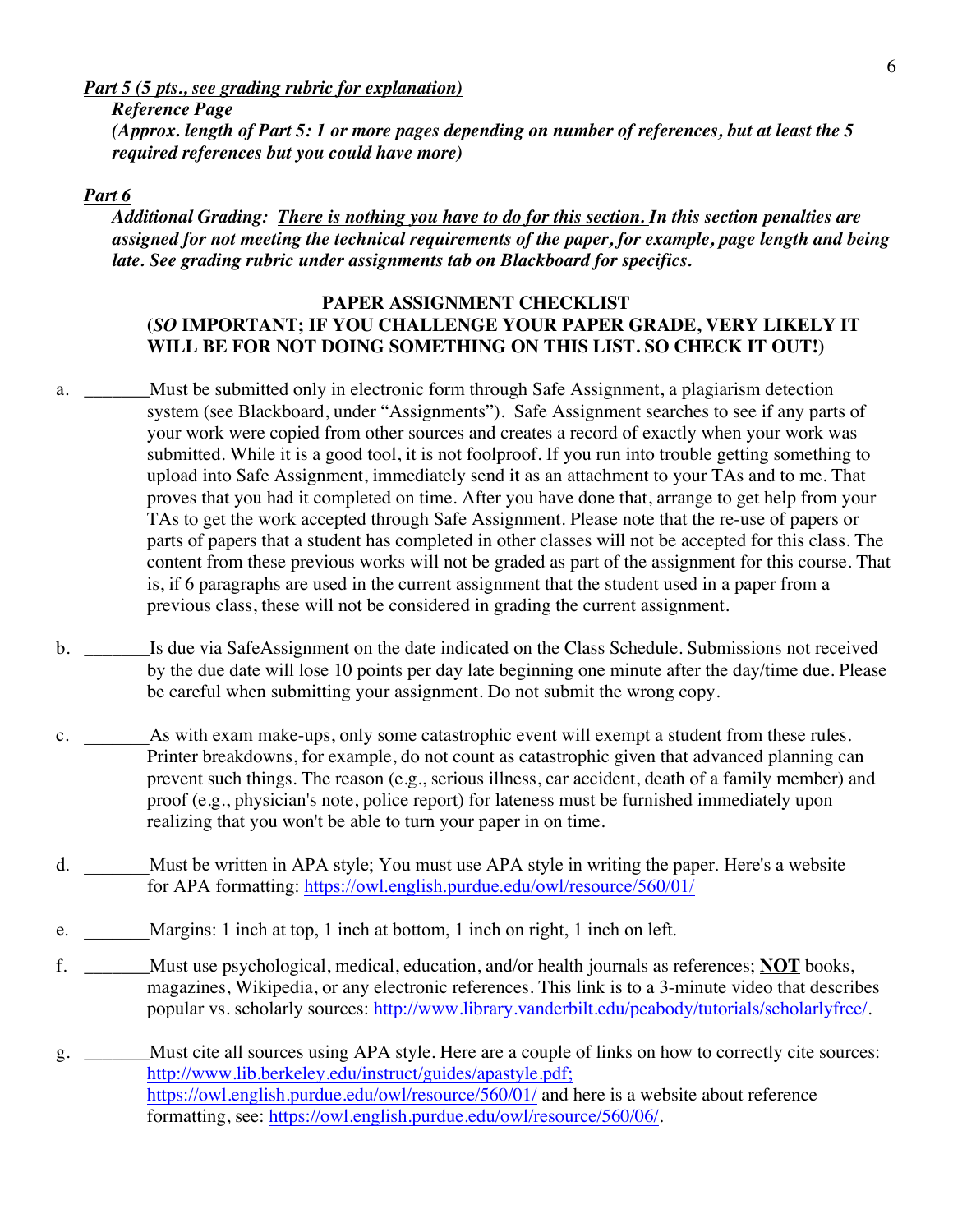- h. \_\_\_\_\_\_\_\_\_ Must use references that are no more than 20 years old.
- i. Must adhere to the page limits indicated in the assignment description.
- j. \_\_\_\_\_\_\_Must not violate any of UIC's Guidelines of Academic Integrity as described in the UIC Student Handbook and the UIC Undergraduate Catalog (http://www.uic.edu/ucat/catalog/GR.shtml#qa). Violation of these guidelines, that is, committing academic dishonesty will not be tolerated and will be subject to consequences as outlined in the Student Disciplinary Policy. Within the context of the class, aside from any sanction the University might impose, the student who violates the Guidelines of Academic Integrity will automatically fail the assignment. The most common problem of academic dishonesty with assignments is cheating by plagiarizing or using non-original works (e.g., like using the same paper or parts of that paper for two classes or using someone else's paper). You are responsible for knowing what plagiarism. According to UIC's policy "plagiarism is the act of taking the words, ideas, or research of another person and putting them forward without citation as if they were your own." But, in addition, because you are supposed to follow APA style in your paper assignment for this class, you must also follow APA's policy on plagiarism. The following link provides an excerpt from the P*ublication manual of the American Psychological Association* that describes this policy: https://docs.google.com/document/d/1nq6KIhBwrzOW3oDqrTuejWLSAL\_hiE4BsI-M00HyXRs/edit. Please note that this policy includes limits to the re-use of any previous paper you've written as "self-plagiarism." Please read the policy carefully so you understand it.

*EXTRA CREDIT:* There will be extra credit offered on exams ranging from 10-20 or so points. In addition, there may be EC opportunities offered in class. There are no make-ups for missing these.

## *GRADING.*

- 1. If students have an issue with their grade on the paper assignment, they must contact the TA who graded their paper within *no more than* 3 days from the date that the paper is returned. This does not mean you have to see them within 3 days, only that you must have made contact within 3 days to set up a time to see them. If the student is not satisfied with the response from the TA, the student then has 1 day from the time that they meet with the TA to contact the instructor for a meeting. In the case of exams, students have 3 days from when the exams are returned to challenge or question any grading.
- 2. Prior to a meeting with either the TA and/or the instructor, the student must submit a one-paragraph email explaining what he/she thinks is the problem with the grading of the exam/assignment; students will not be seen until we receive such an email
- 3. Students must attend this meeting with a copy of their email (with date and time of email) and with highlighting of the parts of the exam/assignment that are in question.

Regarding the final course grade, sometimes students are disappointed with their grades and ask if "there is anything I [the student] can do" to bring up their grade, for example, to re-do a portion of a paper or re-do one of the exam questions. Given the amount of extra credit I offer in class, there will be no other opportunity to bump up one's grade no matter how close. But if student grades are .5 or less points (raw points, not percentage points) away from the next highest grade, I will round up to the next number.

*ACCOMMODATIONS FOR DISABILITIES.* Consistent with UIC policy, I will make accommodations for disabilities as indicated by the Disability Resource Center. In keeping with the university policy: "Students with disabilities must provide the instructor in writing the need for accommodations and what they are. Those who require accommodations for access and participation in this course must be registered with the Disability Resource Center." Please contact ODS at 312/413-2183 (voice) or 312/413-0123 (TTY)."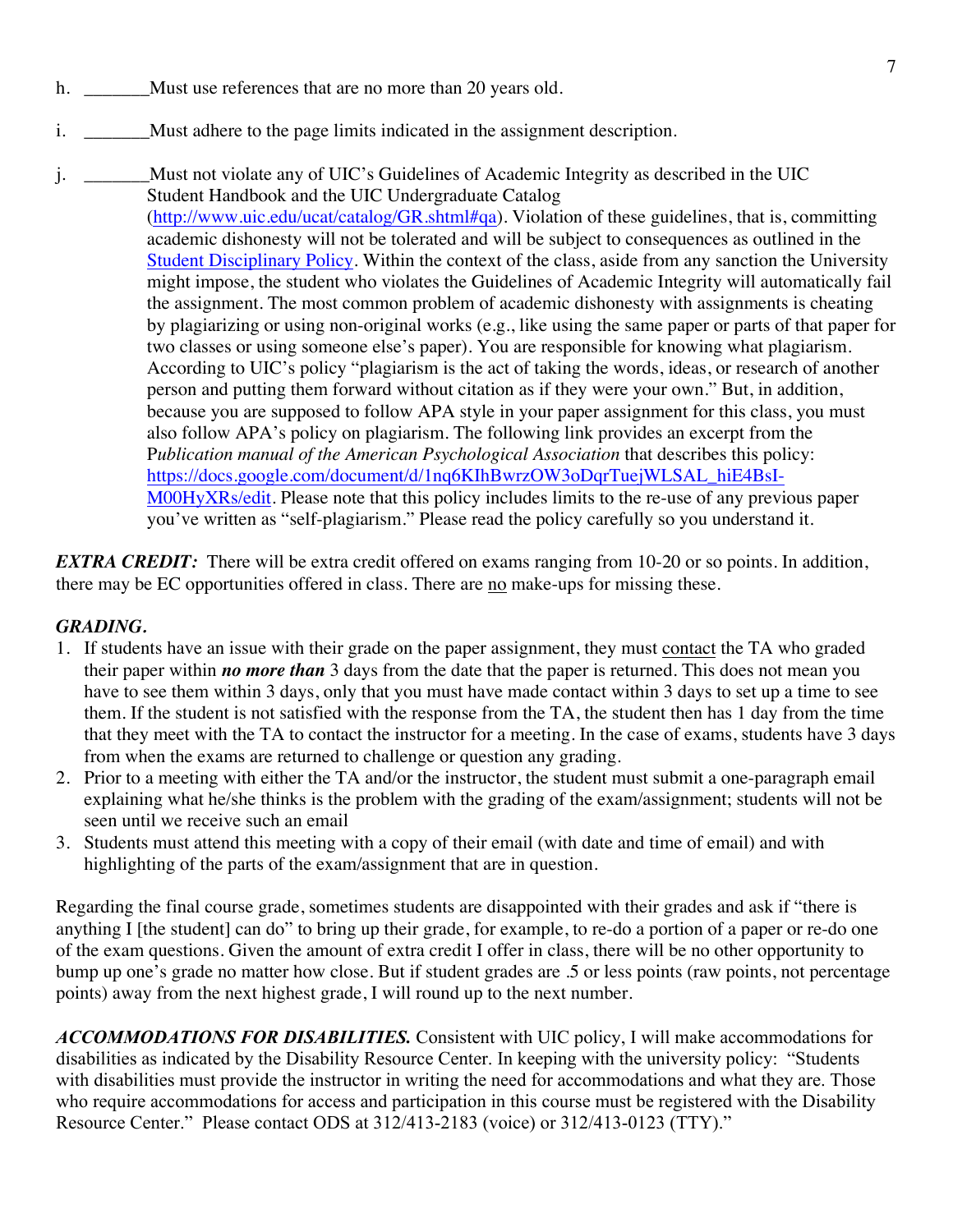# **PSYCHOLOGY 315 TOPIC SCHEDULE**

|                | <b>Week</b>  | <b>Date</b>  | <b>Topic</b>                                                         | Ch              |
|----------------|--------------|--------------|----------------------------------------------------------------------|-----------------|
| 1              | T, Th        | $8-23, 8-25$ | Introduction, Gender Identity, Discussion of Paper                   | 1               |
| $\overline{2}$ | T            | $8 - 30$     | Gender Identity, The Psychology of Men                               | 1,16            |
|                | Th           | $9-1$        | The Psychology of Men                                                | $\overline{16}$ |
| 3              | $\mathbf T$  | $9 - 6$      | The Psychology of Men                                                | 16              |
|                |              | $9 - 8$      | <b>Theoretical Perspectives</b>                                      | $\overline{2}$  |
| $\overline{4}$ | T, Th        | $9-13, 9-15$ | <b>Theoretical Perspectives</b>                                      | $\overline{2}$  |
| 5              | T            | $9 - 20$     | <b>Theoretical Perspectives</b>                                      | $\overline{2}$  |
|                | Th           | $9 - 22$     | <b>Theoretical Perspectives</b>                                      | $\overline{2}$  |
|                |              |              | <b>OPTIONAL: Safeassignment link (link is called "Self-Check</b>     |                 |
|                |              |              | <b>SafeAssignment Submission") for students to get a preliminary</b> |                 |
|                |              |              | check on plagiarism percentage is available at 9 a.m. today          |                 |
| 6              | $\mathbf{M}$ | $9 - 26$     | <b>OPTIONAL: By 4:30 p.m: students can submit paper drafts to:</b>   |                 |
|                |              |              | Catherine Pichard, Cpicha2@uic.edu if last name ends in A-M          |                 |
|                |              |              | Sophie Deldonno, sdeldo2@uic.edu if last name ends in N-Z            |                 |
|                |              |              | Papers will be emailed back by no later than Thursday of week 7.     |                 |
|                | T            | $9 - 27$     | Women's Biological Influences                                        | 10              |
|                | Th           | $9 - 29$     | Women's Biological Influences                                        | 10              |
| $\overline{7}$ | $\mathbf T$  | $10-4$       | From Infancy to Old Age                                              | $\overline{7}$  |
|                | Th           | $10-6$       | From Infancy to Old Age                                              | $\overline{7}$  |
|                |              |              | (Paper drafts are returned to students by today)                     |                 |
| 8              | $\mathbf{M}$ | $10-10$      | 1. Self-check SafeAssignment link unavailable today at 6 p.m.        |                 |
|                |              |              | 2. 'Final paper submission' link available today at 7:01 pm          |                 |
|                | T            | $10 - 11$    | From Infancy to Old Age; Study Session for Exam 1 (30 minutes)       | $\overline{7}$  |
|                |              |              | <b>PAPER DUE TODAY by 10:55 a.m. on Final Paper SA link</b>          |                 |
|                |              |              | Late SA site opens at 10:56 a.m. today; NO HARD COPY!                |                 |
|                |              |              | -10pts for submissions starting at 10:56 through 11:59 p.m.          |                 |
|                |              |              | -10pts each late day after begins at 12 a.m. & ends at 11:59 p.m.    |                 |
|                |              |              | Weekend days also count as late days                                 |                 |
|                | Th           | $10-13$      | <b>EXAM2</b>                                                         |                 |
| 9              | T            | $10 - 18$    | From Infancy to Old Age;                                             | 7               |
|                | Th           | $10-20$      | Psychology and Women's Health Issues                                 | 11              |
|                | 10T          | $10-25$      | Psychology and Women's Health Issues                                 | 11              |
|                | Th           | $10-27$      | Women & Mental Health Issues                                         | 15              |
|                | 11 T         | $11-1$       | Women & Mental Health Issues                                         | 15              |
|                | Th           | $11-3$       | The Victimization of Women                                           | 14              |
|                | 12 T         | $11-8$       | The Victimization of Women                                           | 14              |
|                | Th           | $11-10$      | Women of Color                                                       | $\overline{4}$  |
|                | 13 T         | $11-15$      | Women of Color                                                       | $\overline{4}$  |
|                | Th           | $11 - 17$    | Sexual Orientation: Lesbian and Bisexual Women                       | 13              |
|                | 14 T         | $11-22$      | Sexual Orientation: Lesbian and Bisexual Women                       | 13              |
|                | Th           | $11-26$      | <b>NO CLASS</b>                                                      |                 |
|                | 15 T         | 11-29        | If-We-Fall-Behind Class; Study Session for Last Exam (30 mins)       |                 |
|                | Th           | $12 - 1$     | <b>EXAM 2 (non-cumulative); no final during finals week</b>          |                 |